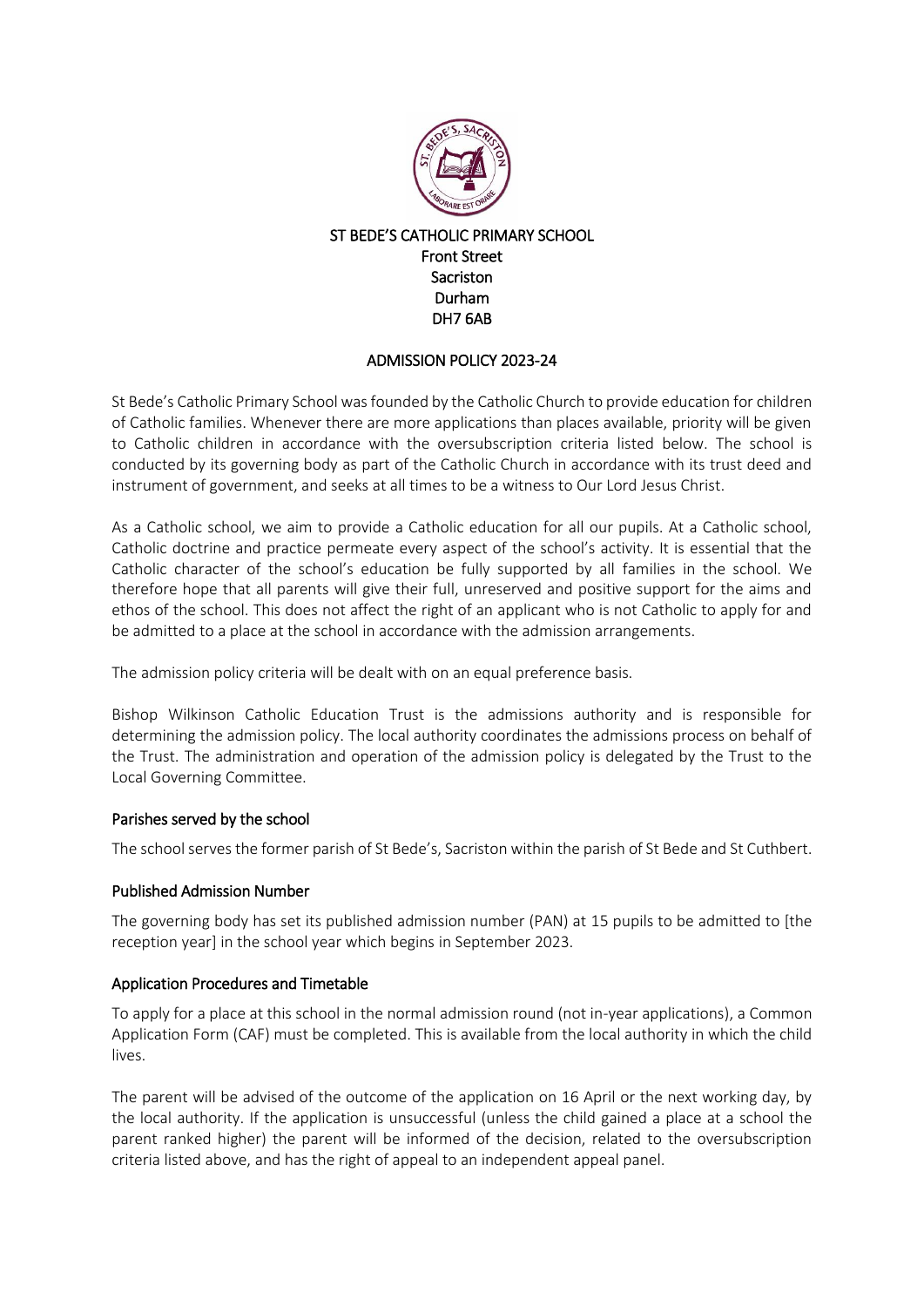If the parent is required to provide supplemental evidence to support the application (e.g. a baptismal certificate), this evidence should be provided at the time of application. If not provided, evidence may be sought by the governing body following the closing date for applications. This information must have been correct at the date of closing for applications.

All applications which are submitted on time will be considered at the same time and after the closing date for admissions which is 15 January 2023.

### Pupils with an Education, Health and Care Plan (see note 1)

The admission of pupils with an Education, Health and Care Plan is dealt with by a completely separate procedure. Children with an Education, Health and Care Plan that names the school must be admitted. Where this takes place before the allocation of places under these arrangements this will reduce the number of places available to other children.

### Late Applications

Late applications will be administered in accordance with the home local authority Primary Coordinated Admissions Scheme. Parents are advised to ensure that the application is submitted before the closing date.

## Admission of Children below Compulsory School Age and Deferred Entry

A child is entitled to a full-time place in the September following their fourth birthday. A child's parents may defer the date at which their child, below compulsory school age, is admitted to the school, until later in the school year but not beyond the point at which they reach compulsory school age, or beyond the beginning of the final term of the school year for which an offer was made. A child may take up a part-time place until later in the school year, but not beyond the point at which the child reaches compulsory school age. Upon receipt of the offer of a place a parent should notify the school in writing, as soon as possible, that they wish to either defer their child's entry to the school or take up a part-time place.

### Admission of Children outside their Normal Age Group

A request may be made for a child to be admitted outside of their normal age group, for example, if the child is gifted and talented or has experienced problems such as ill health.

Any such request should be made in writing to the headteacher of the school. The governing body will make its decision about the request based on the circumstances of each case and in the best interests of the child. In addition to taking into account the views of the headteacher who has statutory responsibility for the internal organisation, management and control of the school, the governing body will take into account the views of the parents and of appropriate medical and education professionals.

### Summer Born Children

The parents of a summer born child, i.e. a child born between 1 April and 31 August, may request that the child be admitted out of their normal age group, to the reception class in the September following their fifth birthday and that that the child will remain in this cohort as they progress through school.

Parents who want to make this request should make an application for their child's normal age group at the usual time. The application to the local authority should include this request and in addition it should be made in writing to the headteacher of the school. The local authority will liaise with the governing body that will make its decision about the request based on the circumstances of each case and in the best interests of the child. In addition to taking into account the views of the headteacher,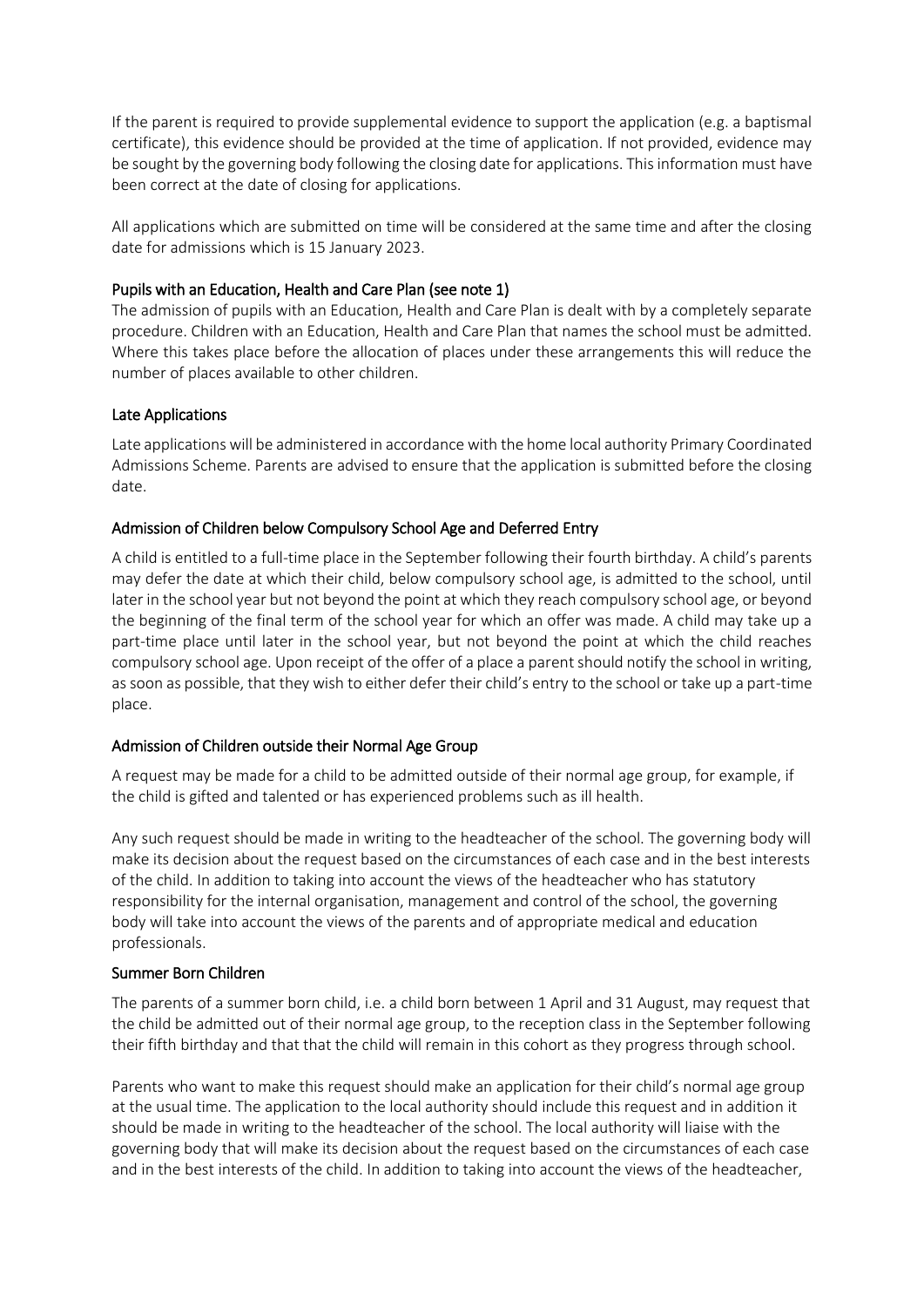who has statutory responsibility for the internal organisation, management and control of the school, the governing body will take into account the views of the parents and of appropriate medical and education professionals.

Parents will be informed of the outcome of the request before primary national offer day.

If the request is agreed by the governing body, the application for the normal age group may be withdrawn before a place is offered. If the request is refused, the parent must decide whether to accept the offer of a place for the normal age group, or to refuse it and make an in year application for admission to year one for the September following the child's fifth birthday.

Where a parent's request is agreed, they must make a new application as part of the main admissions round the following year.

One admission authority cannot be required to honour a decision made by another admission authority on admission out of the normal age group. Parents, therefore, should consider whether to request admission out of the normal year group at all their preference schools, rather than just their first preference schools.

## Waiting Lists

In addition to their right of appeal, applicants will be offered the opportunity to be placed on a waiting list. This waiting list will be maintained in order of the oversubscription criteria set out below and not in the order in which applications are received or added to the list. Waiting lists for admission will operate throughout the school year. The waiting list will be held open until the last day of the summer term. Inclusion on the school's waiting list does not mean that a place will eventually become available.

# Infant Class Size Regulations

Infant classes may not, by law, contain more than 30 pupils with a single qualified teacher (subject to the provisions in the School Admissions Code for 'excepted children'). Parents do have a right of appeal in accordance with the infant class size regulations if the school is oversubscribed and their child is refused a place.

The governing body will, where logistically possible, admit twins and all siblings from multiple births where one of the children is the last child ranked within the school's PAN.

### In-Year Applications

An application can be made for a place for a child at any time outside the admission round and the child will be admitted where there are available places. For information on making an in-year application, parents should contact the local authority admission team at School Places and Admissions, Children and Young People's Services, County Hall, Durham, County Durham, DH1 5UJ on 03000 265 896 or by email at schooladmissions@durham.gov.uk. [\[www.stbedessacriston.co.uk\]](http://www.stbedessacriston.co.uk/) Parents will be advised of the outcome of their application in writing.

Where there are places available but more applications than places, the published oversubscription criteria, as set out above, will be applied.

If there are no places available, a request can be made that the child is added to the waiting list (see above).

The parent has the right of appeal to an independent appeal panel if refused a place.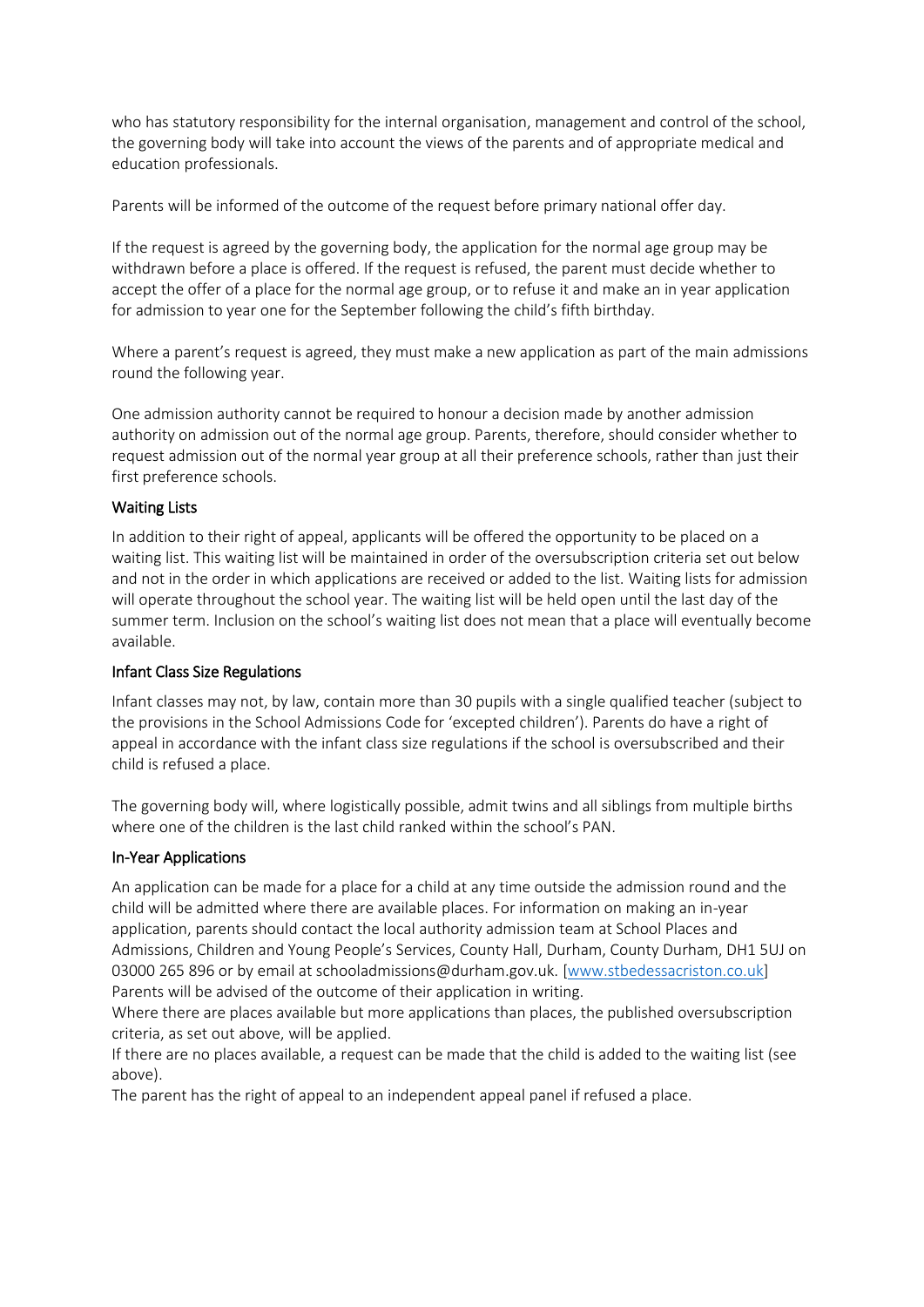# Right of Appeal

Where a parent has been notified that a place is not available for a child, every effort will be made by the local authority to help the parent to find a place in a suitable alternative school. Parents who are refused a place have a statutory right of appeal. Further details of the appeals process are available by writing to the chair of governors at the school address.

## Fair Access Protocol

The school is committed to taking its fair share of children who are vulnerable and/or hard to place, as set out in locally agreed protocols. Accordingly, outside the normal admission round the governing body is empowered to give absolute priority to a child where admission is requested under any local protocol that has been agreed by both the diocese and the governing body for the current school year. The governing body has this power, even when admitting the child would mean exceeding the published admission number (subject to the infant class size exceptions).

## False evidence

The governing body reserves the right to withdraw the offer of a place or, where a child is already attending the school, the place itself, where it is satisfied that the offer or place was obtained by deception.

## Oversubscription Criteria

Where there are more applications for places than the number of places available, places will be offered according to the following order of priority.

*First priority in each category will be given to children who will have an older sibling attending the school in September 2023.*

- 1. Catholic looked after and previously looked after children. (see notes 2&3)
- 2. Catholic children who are resident in the parish of St Bede's, Sacriston (see note 3)
- 3. Other Catholic children. (see note 3)
- 4. Other looked after and previously looked after children. (see note 2)
- 5. Catechumens and members of an Eastern Christian Church. (see notes 4&5)
- 6. Children of other Christian denominations whose membership is evidenced by a minister or faith leader. (see note 6)
- 7. Children of other faiths whose membership is evidenced by a minister or faith leader. (see note 7)
- 8. Any other children.

### Tie Breaker

Where there are places available for some, but not all applicants within a particular criterion priority will be given to children living closest to the school determined by the shortest distance. In assessing home to school distance the LA uses a Geographic Information System (GIS) to identify and measure the shortest route utilising only the Ordnance Survey Integrated Transport Network (ITN) and Urban Paths Network (UPN) which are national recognised datasets. The LA will not include any other routes or any other method of measurement. Routes are measured from the centre point\* of the child's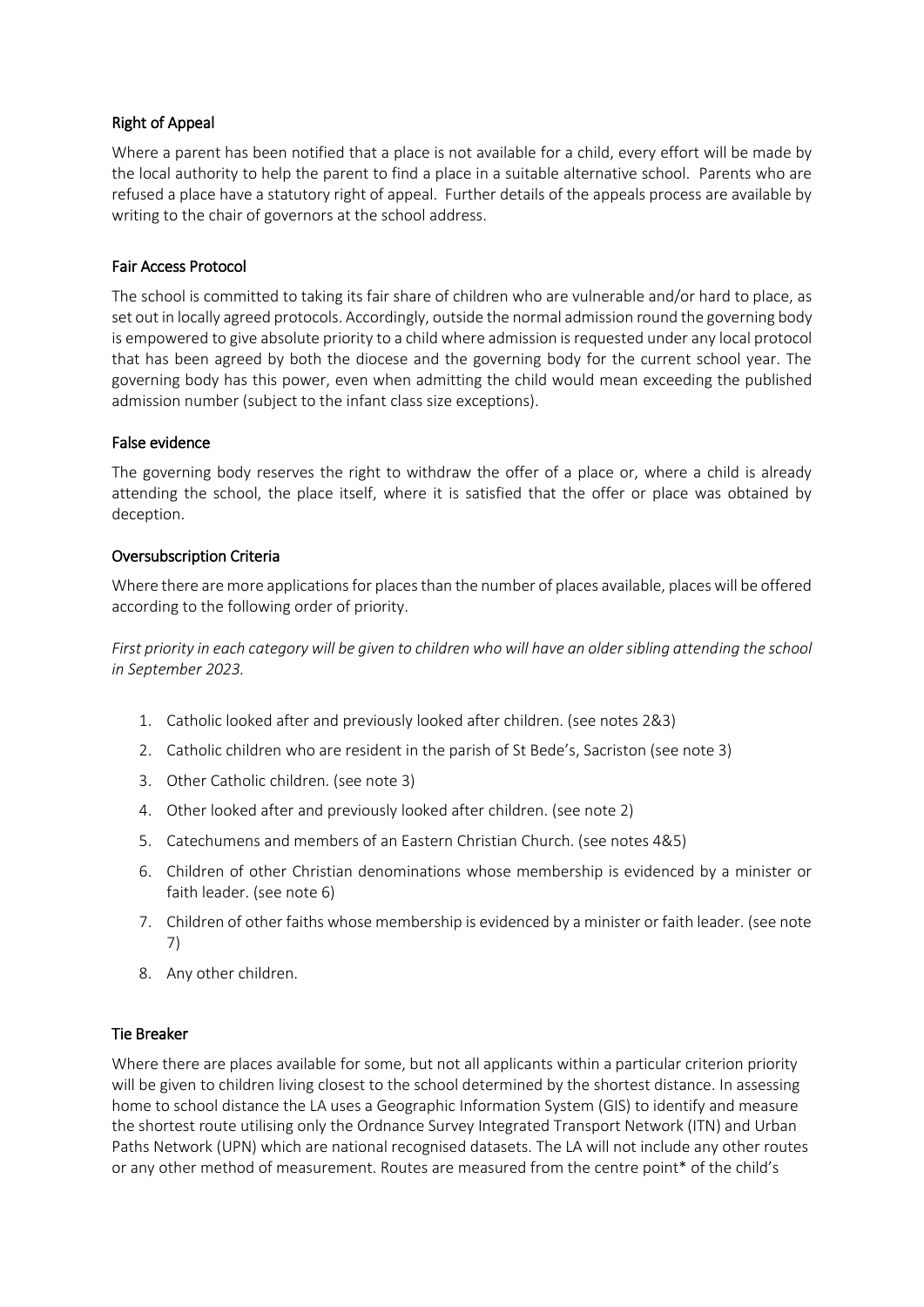house, or in the case of a flat from the centre point\* of the building, to the nearest school site entrance. In all cases the GIS identifies the route to be measured by connecting in a straight line the centre point\* of the child's house to the closest point on the nearest route on the ITN/UPN. \* In accordance with the co-ordinates of the Basic Land and Property Unit on the National Land and Property Gazetteer.

In the event of distances being the same for two or more children where this would determine the last place to be allocated, random allocation will be carried out in a public place and supervised by a person independent of the school.

# *Notes and definitions*

- 1. An Education, Health and Care Plan is a plan made by the local authority under section 37 of the Children and Families Act 2014, specifying the special educational provision required for a child.
- 2. A looked after child has the same meaning as in section 22(1) of the Children Act 1989, and means any child who is (a) in the care of a local authority or (b) being provided with accommodation by them in the exercise of their social services functions (e.g. children with foster parents) at the time of making application to the school.

A previously looked after child is a child who was looked after, but ceased to be so because he or she was adopted, or became subject to a child arrangements order or special guardianship order. Included in this definition are those children who appear (to the governing body) to have been in state care outside of England and who ceased to be in state care as a result of being adopted.

3. Catholic means a member of a Church in full communion with the See of Rome. This includes the Eastern Catholic Churches. This will normally be evidenced by a certificate of baptism in a Catholic Church or a certificate of reception into the full communion of the Catholic Church. For the purposes of this policy, it includes a looked after child living with a family where at least one of the parents is Catholic.

For a child to be treated as Catholic, evidence of Catholic baptism or reception into the Church will be required. Those who have difficulty obtaining written evidence of baptism should contact their Parish Priest who, after consulting with the Diocese, will decide how the question of baptism is to be resolved and how written evidence is to be produced in accordance with the law of the Church.

- 4. Catechumen means a member of the catechumenate of a Catholic Church. For the purposes of admissions this refers to the child on whose behalf the application is being made. This will normally be evidenced by a certificate of reception into the order of catechumens.
- 5. Eastern Christian Church includes Orthodox Churches, and is normally evidenced by a certificate of baptism or reception from the authorities of that Church. Those who have difficulty obtaining written evidence of baptism or reception should contact the Diocese who will decide how the question of baptism or reception is to be resolved and how written evidence is to be produced in accordance with the law of the Church.
- 6. Children of other Christian denominations means children who belong to other churches and ecclesial communities which, acknowledge God's revelation in Christ, confess the Lord Jesus Christ as God and Saviour according to the Scriptures, and, in obedience to God's will and in the power of the Holy Spirit commit themselves: to seek a deepening of their communion with Christ and with